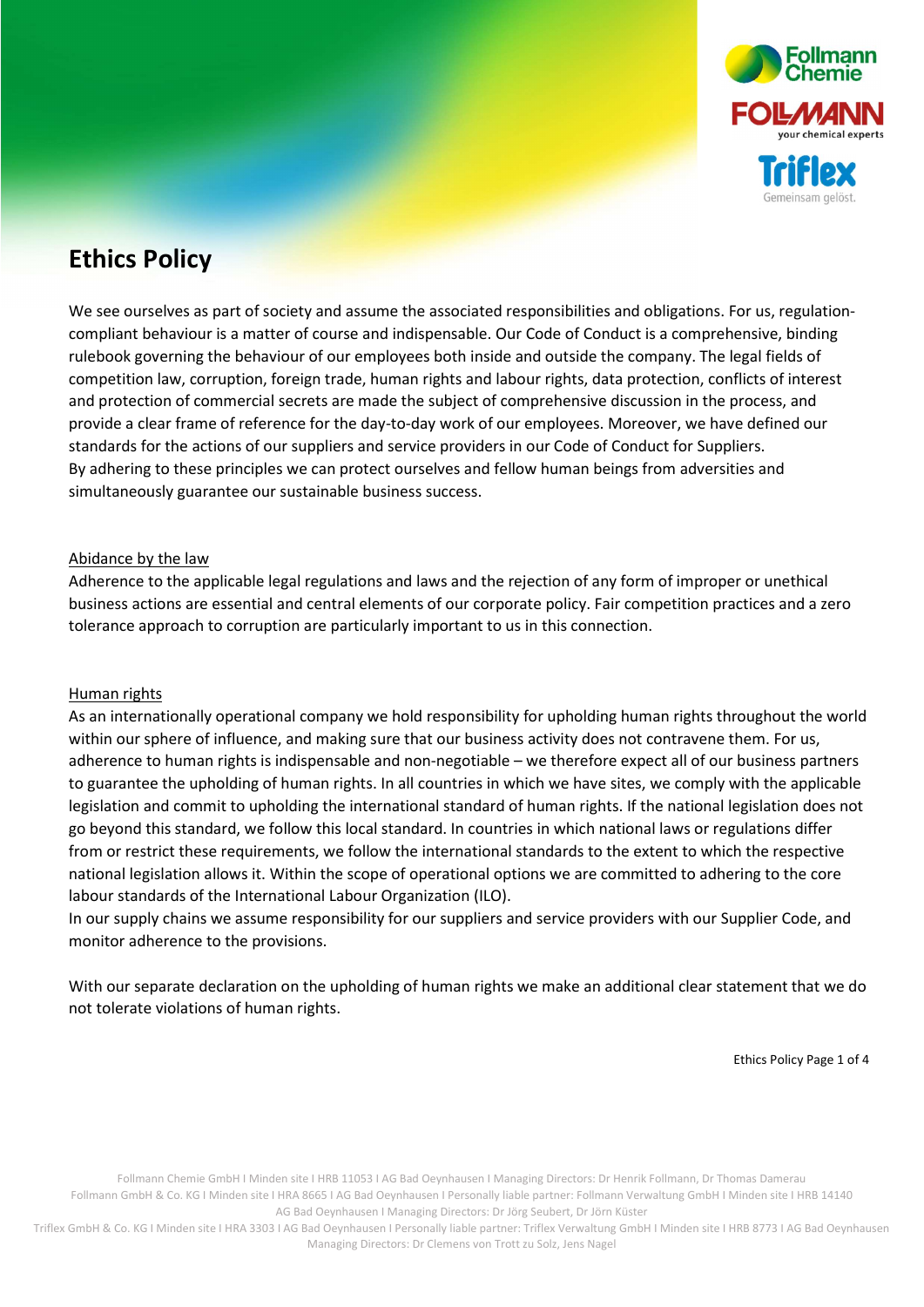

#### Child protection

We observe a clear "zero tolerance" policy in relation to child labour.

#### Freedom of employment

We reject any form of forced or compulsory labour.

#### Right of association

We respect the right of our employees to form or join unions of their own free will. We respect the right of employees to organise at their own free will and to negotiate collaboratively, in particular in relation to the preservation, advancement, and structuring of economic conditions, wage conditions, and labour conditions.

## Equality of opportunities, no discrimination, and diversity

We value the diversity of our workforce and make personnel decisions without prejudice. We actively oppose discriminatory actions, in particular based on ethnic, national and social background, skin colour, sex, age, religion or world view, political activity, membership of a workers' organisation, disability, sexual orientation or other personal characteristics.

#### Management and treatment of employees

Fairness, appreciation and professionalism are important to use in relation to our cooperation with each other and externally. Fairness is the basis for all collaborative work. We appreciate every single one of our employees. We share risks and opportunities, and treat our business partners as equals. All employees can be assured that decisions and agreements are always made based on objective criteria, such as individual qualification, performance and ability, and the actions of management are dictated by these standards.

#### Health and safety in the workplace

Protection of health and safety in the workplace are parts of our assumed responsibility. We provide a healthy, safe and hygienic working environment, and improve our health and safety performance and plant safety continuously. We have integrated the observance of recognised safety standards and preventive measures for risk reduction into our management system.

Ethics Policy Page 2 of 4

Follmann Chemie GmbH I Minden site I HRB 11053 I AG Bad Oeynhausen I Managing Directors: Dr Henrik Follmann, Dr Thomas Damerau Follmann GmbH & Co. KG I Minden site I HRA 8665 I AG Bad Oeynhausen I Personally liable partner: Follmann Verwaltung GmbH I Minden site I HRB 14140 AG Bad Oeynhausen I Managing Directors: Dr Jörg Seubert, Dr Jörn Küster

Triflex GmbH & Co. KG I Minden site I HRA 3303 I AG Bad Oeynhausen I Personally liable partner: Triflex Verwaltung GmbH I Minden site I HRB 8773 I AG Bad Oeynhausen Managing Directors: Dr Clemens von Trott zu Solz, Jens Nagel